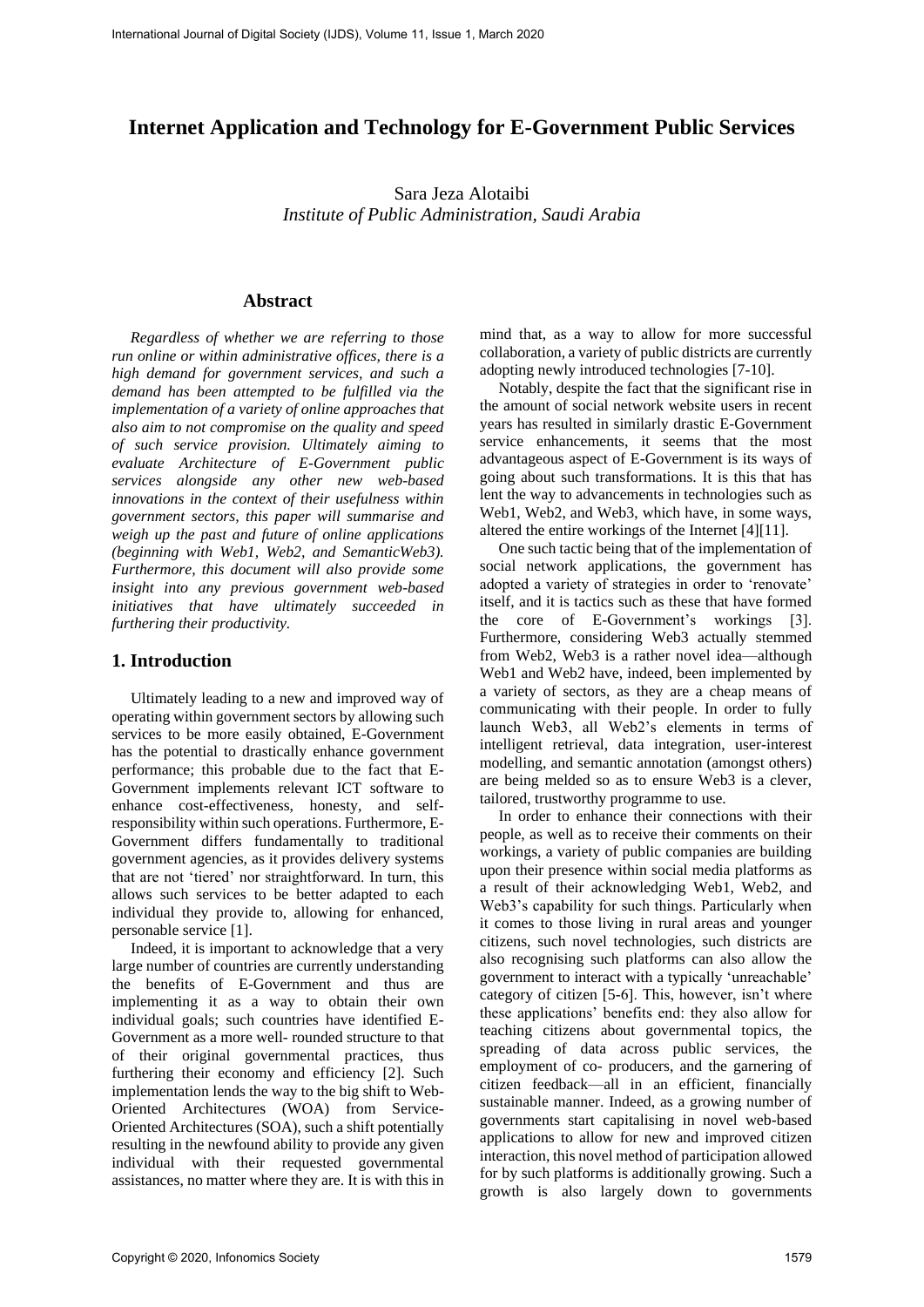incorporating transparency within their priority list, as such programmes indeed allow for frequent, accessible communication with citizens—whether that be so they can ask about questions about public spending, the services offered, or the initiatives they are currently working on.

Considering the primary emphasis of this document concerns Web2, Web1, and Web3 in the context of E-Government public services, it is within Section 2 that one can find an array of background information concerning such platforms, Section 3 meanwhile summarising Architecture of E-Government public services and, finally, Section 4 putting forward a conclusion to the paper.

# **2. Background Information of Web1, Web2, and Web3**

Whilst there has additionally been an array of conversation about government and business implementation of Web2 in recent years, there has also been a lot of talk concerning Web1, Web2, and Web3 within media platforms specifically, and their widespread use amongst younger people. Such an ICT development being triggered as a result of the Internet's shift from one simple tool to its own platform unto itself, Web2 can be described as somewhat of a trend within this sector allowing for the spreading of data, the encouragement of creative endeavours, and partnerships between consumers. Furthermore, upon comparing Web1 and Web2, we can say that the latter (also referred to as the New Internet) provides a more dense, practical, cooperative, and smooth-running experience compared to Web1, whose framework is rather basic in nature [9-14]. Fractional Journal of Digital Society (IJDS), Volume 11, Issue 1, March 2020<br>
Recognizing interpretational Digital Society is help counter that we are the studied in the studied proposition of Digital Society 1580, Intern

Notably, when we refer to Web2, what we are actually referring to is a novel social Internet- based platform allowing for the spreading of data, the encouraging of creative endeavours, and user partnerships; and it is with this tool that accessibility and intricacy are achieved amongst Wikipedia pages, blogs, and social media platforms (e.g., Facebook; MySpace) [11]. Indeed, it is with the aid of Web2 that users can create any kind of content they desire and share it on such platforms with no complications and it is through such sharing that we can really pinpoint a sense of community and partnership within the online sphere. From the above, we can witness Web1 being expanded via Web2, allowing not just for the consuming but for the creating of data [13].

Going back to our comparison of Web2 to Web1, the former's features were primarily created by Tim O'Reilly (2004), and its users are many and widespread. Indeed, in regard to their proficiency in having their users' interests at heart, triggering positive change, and to fully engage its users, Web2 seems to be consistently achieving a high level of performance—and this is only increasing as more

people start using its features [12]. Such high use has also lent the way to 'mashup' apps, such as those of chatrooms, blogs, podcasts, Really Simple Syndication (RSS), etc.—all of which also being key elements to the procedure of E- Government sitebuilding. It is with all of the above in mind that any given government simply has to acknowledge Web2's growing essentiality today in order to move forward and improve [3-5].

Whilst Web2 is oftentimes referred to as New Internet, Web3 is, by a similar token, dubbed Future Web. This network, similarly to that Web2 did with Web1, integrates all the best features of Web2 into its own design and builds upon them, acting as the expanded version of cyberspace knowledge organisation and ontology technology [9-14]. Please see below for a summary of Web3's key components:

## **2.1. High-Quality Information Content Services**

Web3 ensures there is an equilibrium between user access and content in order to ensure the service provided is a suitable one, this is done via credible SNS formation, as well as that of easy-to-manipulate vlogs/blogs/Wikis. It is through such a process that data shared by high- level, trusted individuals will be given more credit, thus improving the software's own trustworthiness and integrity and users' experiences [10].

### **2.2. High-Performance Information Integration**

In order to enable users to build upon their own units of information freely in line with their own curiosities, traits, education, and necessities, it is the 'mashup' [9] approach, coupled with the use of the required software, that allows for the mixing of 'micro-content'.

#### **2.3. Personalised User Experience**

Thoroughly investigating users' data (which is handled by the platform) in order to formulate a relevant, personalised interest model, Web3 allows for a novel experience wholly designed to suit the user at hand; indeed, Internet users are now in a better position to access tailored services and to find relevant data quicker as a result of newly introduced features such as preference information processing tools and data mining [11].

#### **2.3. Intelligent Information Retrieval**

With the aid of references tools and AI, the formulation of a completely tailored search engine is possible; indeed, we can market computer and human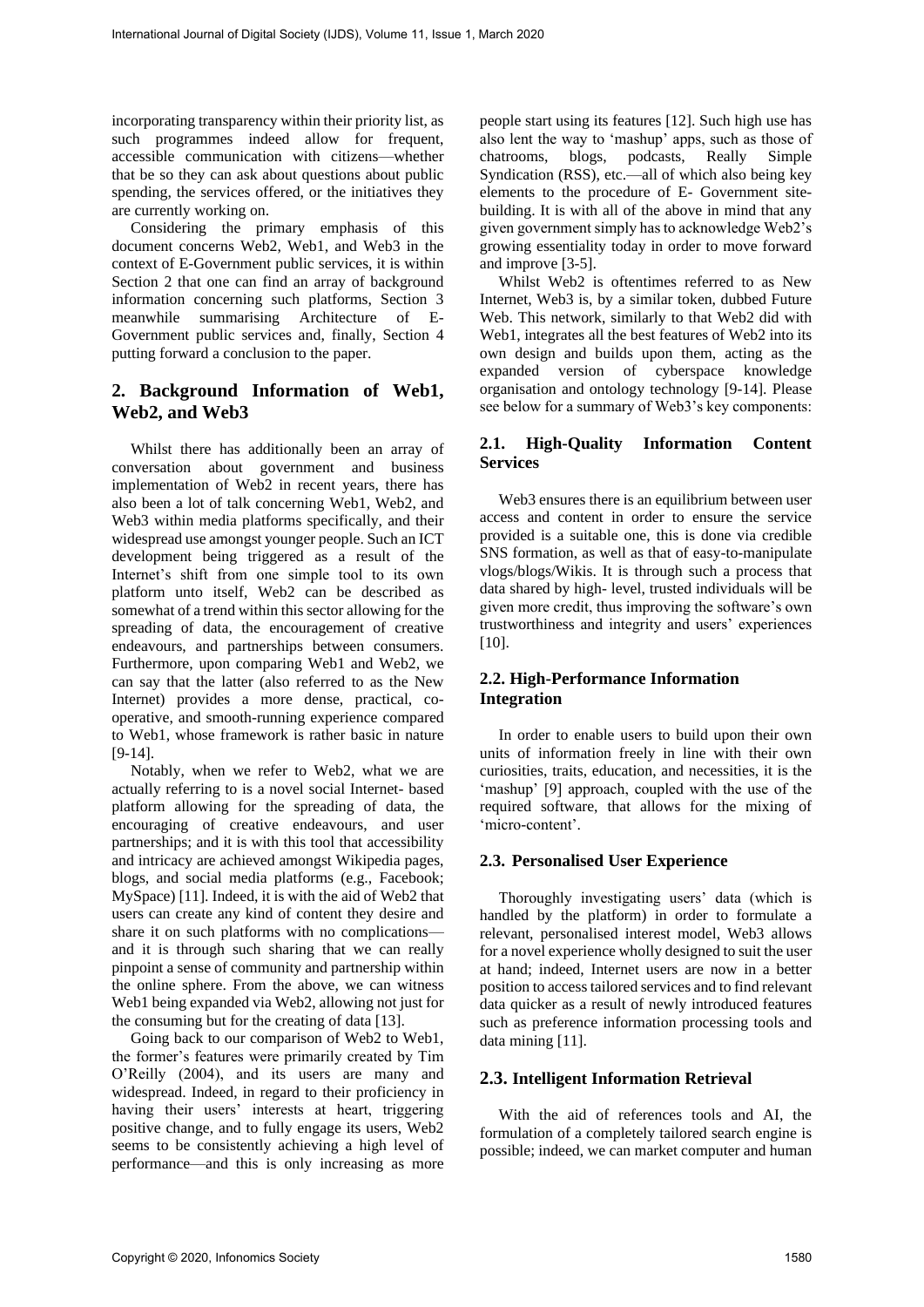computer communication via multi-agent tech, such actions likely lending the way to filtering, data collection, fusion, and clustering efficiency [13].

# **2.4. Cross-Platform and Cross-Language Terminal Services**

One of Web3's main goals has been to merge communication services with the Internet as a way to ensure compatibility with PCs and a range of other devices - which has become more of a priority since the drastic improvement of mobile terminal apps. With this in mind, search scope can be extended, and data-sharing efficiency can be achieved through the use of Web3, as it offers cross-language information retrieval services [14].

## **3. E-Government Public Service Architecture (Web1, Web2, and Web3-Based)**

Such adaptations having the potential to create an array of positive changes (e.g., enhanced communication between industries and businesses; enhanced government delivery services; improved government management; citizen's access to data), E-Government can be loosely defined as 'government agencies' use of data technologies that possess the capability to transform business, citizen, and other arm of government links' [1-3]. Indeed, we can see that, through E-Government implementation, we can witness enhanced honesty in inner workings, a reduction in corruption, increased revenue, and higher accessibility, amongst other benefits. Indeed, as a tool to enhance its effectiveness and keep it up-to-date, the public sector reform has made E-Government an integral aspect after acknowledgement of the fact that it has the potential to considerably support the government in its journey of improvement [3-6].

Whilst Web3 (Semantic Web) has been founded on the grounds of service, Web1 was formulated for searching and Web2 was mainly created for social activities grounded on communication between users—and, indeed, it is the former network that has been constantly growing as a way to join the dots with the searched and received data. It is through such means that such information can be connected from source to source and, thus, to be fully comprehended by any given system. Furthermore, in turn allowing for the public's access to a tailored government system via devices such as phones, Web3 networks are compatible with multi-terminal services—also allowing for such information to be portable (i.e., able to be viewed 24 hours a day at any location). Furthermore, technological and hypothetical frameworks are being laid down upon the founding of Arabic-Chinese cross-language models founded on the grounds of topic map/Lucene and ontology. It is through such advancements that any social hurdles stopping some citizens from being able to benefit from such initiatives will be eradicated, making for an all-inclusive software [8-11].

Notably, semantic annotations (i.e., tools detailing the connections between ontological concepts and practical information) and semantic tags offer reliable, regular semantic associations and descriptions, thus allowing for the formulation of novel means of data sharing and finding. Indeed, semantic annotation can be regarded as a way in which individuals can contribute semantic data to preexisting data platforms founded on the grounds of specific ontology [20], such a tool improving information resource integration and building upon knowledge connections to allow for a more wellrounded learning experience [9].

It is additionally important to note that Government to Business (G2B), Government to Citizen (G2C), and Government to Government (G2G) are the three sections into which one particular approach to E-Government implementation are partitioned into [5-6]. Meanwhile, Web1-, Web2-, and Web3-based E-Government services can be classed, as previously briefly touched on, into the sections: Web-Oriented Architectures (WOA), Service Providers with Relying Party, Personalised User Portal, and Service-Oriented Architectures (SOA) (see Figure 1 for a representation of this).



Figure 1. Web1-, Web2-, and Web3-based E-Government services

### **4. Conclusion**

Budget scarcity, institutional arrangements, sociocultural customs, and behaviour patterns amongst the public have been just some of the things